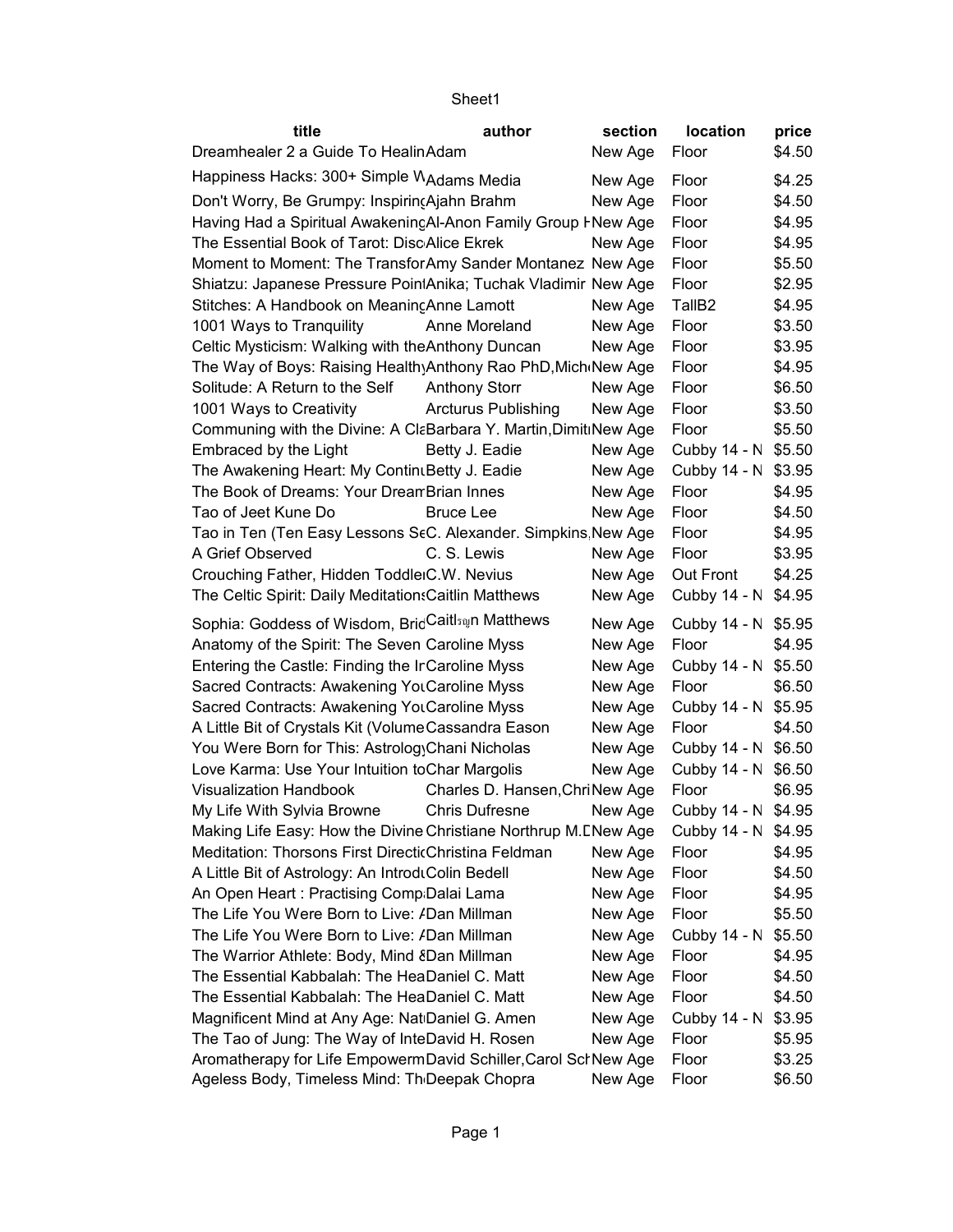| How to Know God: The Soul's JoDeepak Chopra                         |                                 | New Age | Cubby 14 - N \$6.50 |        |
|---------------------------------------------------------------------|---------------------------------|---------|---------------------|--------|
| The Way of the Wizard: Twenty SDeepak Chopra                        |                                 | New Age | Cubby 14 - N \$5.95 |        |
| Power, Freedom, and Grace: LivirDeepak Chopra M.D.                  |                                 | New Age | Cubby 14 - N \$4.95 |        |
| The Ultimate Happiness Prescript Deepak Chopra M.D.                 |                                 | New Age | Floor               | \$4.95 |
| Deepak Chopra's The Angel is NeDeepak Chopra, Martin (New Age       |                                 |         | Cubby 14 - N \$3.95 |        |
| Why Is Life?                                                        | dennis gaumond                  | New Age | Cubby 14 - N \$5.95 |        |
| Produced by Faith: Enjoy Real SuDeVon Franklin                      |                                 | New Age | Floor               | \$6.50 |
| <b>Energy Medicine</b>                                              | DONNA EDEN, DAVID New Age       |         | Cubby 14 - N \$6.50 |        |
| Angel Visions: True Stories of PerDoreen Virtue                     |                                 | New Age | Cubby 14 - N \$5.95 |        |
| Archangels & Ascended Masters: Doreen Virtue                        |                                 | New Age | Cubby 14 - N \$5.50 |        |
| Enjoy Your Life BY Dr. MuhammeDr. Muhammad Adb Al-New Age           |                                 |         | Cubby 14 - N \$5.50 |        |
| I Can See Clearly Now                                               | Dr. Wayne W. Dyer               | New Age | Cubby 14 - N \$6.50 |        |
| The Shift: Taking Your Life from ADr. Wayne W. Dyer                 |                                 | New Age | Cubby 14 - N \$4.50 |        |
| Wishes Fulfilled: Mastering the ArDr. Wayne W. Dyer                 |                                 | New Age | Cubby 14 - N \$5.50 |        |
| Kundalini & the Third Eye                                           | Earlyne Chaney, William New Age |         | Floor               | \$3.95 |
| Echoes of the Soul: The Soul's JoEcho L. Bodine                     |                                 | New Age | Floor               | \$4.95 |
| A New Earth: Awakening to Your   Eckhart Tolle                      |                                 | New Age | Floor               | \$6.50 |
| A New Earth: Awakening to Your   Eckhart Tolle                      |                                 | New Age | Floor               | \$4.50 |
| A New Earth: Awakening to Your   Eckhart Tolle                      |                                 | New Age | Customer rec \$4.50 |        |
| Letter to Earth                                                     | Elia Wise                       | New Age | Floor               | \$5.50 |
| The Art of Practical Spirituality: HcElizabeth Clare ProphetNew Age |                                 |         | Floor               | \$3.95 |
| The Soul Searcher's Handbook: AEmma Mildon                          |                                 | New Age | Floor               | \$5.50 |
| A Seven Day Journey With Thom Esther De Waal                        |                                 | New Age | Floor               | \$3.95 |
| Ask and It Is Given: Learning to MEsther Hicks, Jerry HickNew Age   |                                 |         | Cubby 14 - N \$5.95 |        |
| Buddha in Your Backpack: Every cFranz Metcalf                       |                                 | New Age | Floor               | \$4.50 |
| Between Trapezes: Flying into a MGail Blanke                        |                                 | New Age | Floor               | \$4.95 |
| <b>Dreamer's Dictionary</b>                                         | Garuda                          | New Age | Floor               | \$4.95 |
| Soul Stories                                                        | Gary Zukav                      | New Age | Floor               | \$5.25 |
| The Seat of the Soul                                                | Gary Zukav                      | New Age | Floor               | \$4.95 |
| The Seat of the Soul                                                | Gary Zukav                      | New Age | Cubby 14 - N \$5.50 |        |
| Learning to Dance Inside: Getting George Fowler                     |                                 | New Age | Cubby 14 - N \$4.95 |        |
| What the Hell Aam I Doing Here / Ghislaine Saint-Pierre LNew Age    |                                 |         | Cubby 14 - N \$6.95 |        |
| Secrets of the Heart: Meditations Gibran, Kahlil                    |                                 | New Age | Floor               | \$3.95 |
| Live a Thousand Years: Have the Giovanni Livera                     |                                 | New Age | Floor               | \$4.50 |
| Take The Step, The Bridge Will B Grace Cirocco                      |                                 | New Age | Cubby 14 - N \$4.50 |        |
| The Spontaneous Healing of Belit Gregg Braden                       |                                 | New Age | Cubby 14 - N \$6.95 |        |
| Meditation As Medicine: Activate tGuru Dharma Singh Kh:New Age      |                                 |         | Cubby 14 - N \$5.50 |        |
| The Re-Enchantment: A ShamaniHank Wesselman Ph.D.New Age            |                                 |         | Cubby 14 - N \$4.50 |        |
| The Cabin: A Search for PersonalHap Wilson                          |                                 | New Age | Floor               | \$4.95 |
| Love Secrets for a Lasting RelatioHarold Bloomfield M.D. New Age    |                                 |         | Floor               | \$5.50 |
| Reclaiming the Commons for the Heather Menzies                      |                                 | New Age | Floor               | \$4.95 |
| Awakening Your Psychic Powers: Henry Reed                           |                                 | New Age | Cubby 14 - N \$3.95 |        |
| <b>Timeless Healing</b>                                             | Herbert Benson, Marg S New Age  |         | Floor               | \$4.50 |
| The Little Book of Nostradamus                                      | Herbie Brennan                  | New Age | Cubby 14 - N \$3.95 |        |
| Angels: True Stories of How They Hope Price                         |                                 | New Age | Floor               | \$5.95 |
| Seeds  Of Germination Or TerHugo Bonjean                            |                                 | New Age | Cubby 14 - N \$5.50 |        |
| Stalking the Wild Pendulum: On tiltzhak Bentov                      |                                 | New Age | Floor               | \$4.95 |
| In the Meantime: Finding Yourselflyanla Vanzant                     |                                 | New Age | Floor               | \$4.50 |
| One Day My Soul Just Opened U <sub>llyanla</sub> Vanzant            |                                 | New Age | Cubby 14 - N \$6.50 |        |
|                                                                     |                                 |         |                     |        |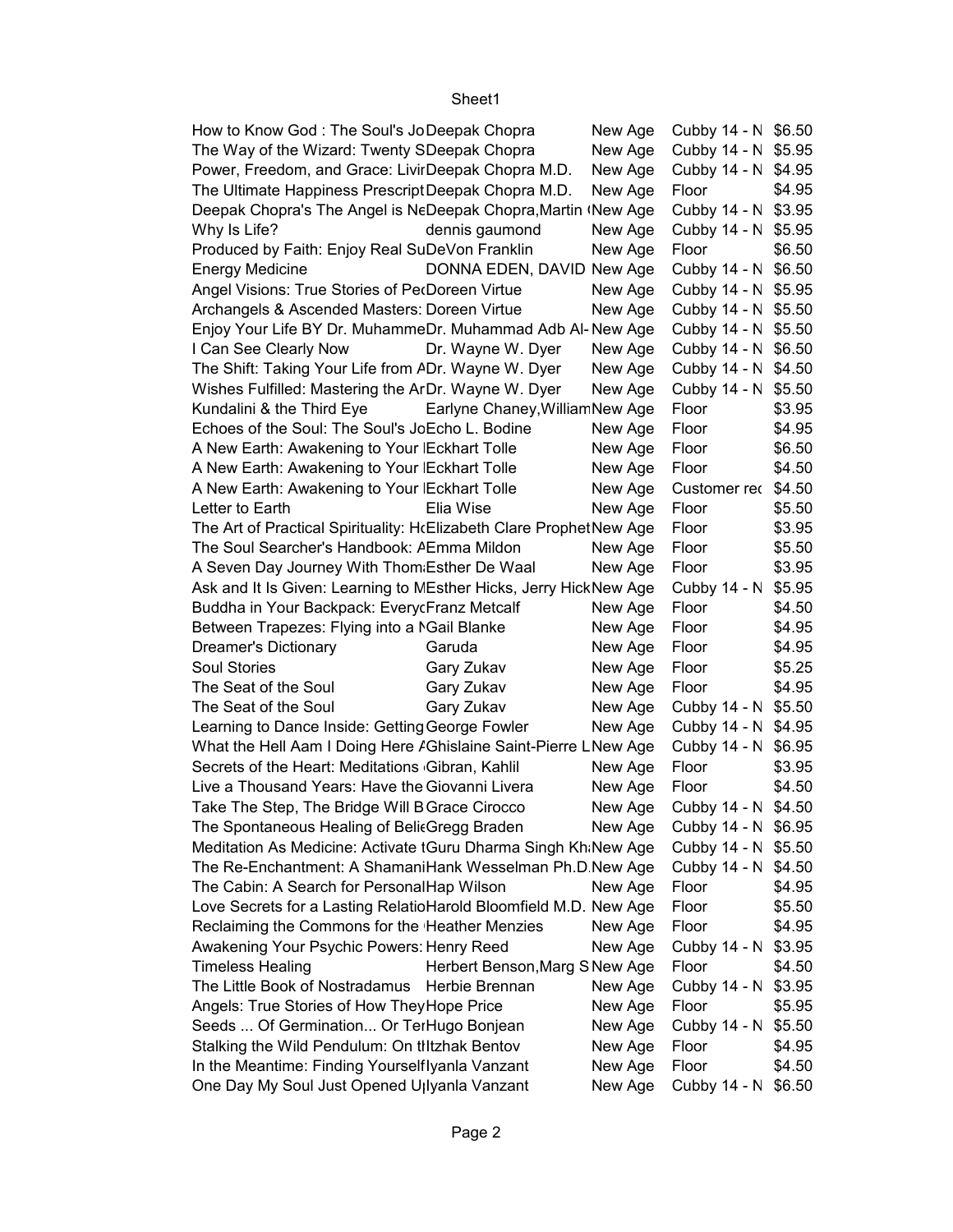| The Wise Heart: A Guide to the UJack Kornfield                       |                               | New Age       | Floor               | \$4.50           |
|----------------------------------------------------------------------|-------------------------------|---------------|---------------------|------------------|
| The Wellbeing Revolution                                             | James McWhinney               | New Age       | Floor               | \$4.50           |
| The Secret of Shambhala: In Sea James Redfield                       |                               | New Age       | Floor               | \$5.95           |
| The Tenth Insight: Holding the VisJames Redfield                     |                               | New Age       | Floor               | \$5.95           |
| Reaching to Heaven: A Spiritual JJames Van Praagh                    |                               | New Age       | Cubby 14 - N \$3.95 |                  |
| Meditation: Easy Techniques to HJan Purser                           |                               | New Age       | Cubby 14 - N \$5.50 |                  |
| Radical Acts of Love: ConversatioJanie Brown                         |                               | New Age       | Floor               | \$5.95           |
| The Monk and the Philosopher: A Jean Francois Revel, Ma New Age      |                               |               | Floor               | \$6.50           |
| You Are a Badass <sub><sup>01</sup>2</sub> : How to Stop Jen Sincero |                               | New Age       | Floor               | \$4.95           |
| 365 Ways to Connect with Your SJodi Chapman, Dan TecNew Age          |                               |               | Floor               | \$5.50           |
| The Healing Handbook: A Beginn Jodi Levy                             |                               |               | Cubby 14 - N \$4.95 |                  |
|                                                                      |                               | New Age       |                     |                  |
| Every Day a Friday: How to Be HaJoel Osteen                          |                               | New Age       | Cubby 14 - N \$6.50 |                  |
| It's Your Time: Activate Your Faith Joel Osteen                      |                               | New Age       | Cubby 14 - N \$6.50 |                  |
| Peaceful on Purpose: The Power Joel Osteen                           |                               | New Age       | Floor               | \$5.95           |
| The Power of I Am: Two Words T Joel Osteen                           |                               | New Age       | Cubby 14 - N \$4.50 |                  |
| Invisible Supply: Finding the Gifts Joel S. Goldsmith                |                               | New Age       | Floor               | \$4.50           |
| Why Marriages Succeed or Fail: <i>AJohn PhD Gottman</i>              |                               | New Age       | Floor               | \$4.00           |
| One Last Time: A Psychic MediunJohn Edward                           |                               | New Age       | Cubby 14 - N \$5.50 |                  |
| Captivating: Unveiling the MysteryJohn Eldredge                      |                               | New Age       | Cubby 14 - N \$4.50 |                  |
| Touch for Health: A Practical GuicJohn Thie                          |                               | New Age       | Floor               | \$4.50           |
| Insight Meditation: The Practice o Joseph Goldstein                  |                               | New Age       | Floor               | \$4.50           |
| Hidden Mysteries: ETs, Ancient MJoshua D. Stone                      |                               | New Age       | Floor               | \$4.95           |
| Beyond Ascension: How to Comp Joshua David Stone                     |                               | New Age       | Floor               | \$4.95           |
| The Complete Ascension Manual: Joshua David Stone                    |                               | New Age       | Floor               | \$4.95           |
| A Beginner's Guide to the Path of Joshua David Stone Ph New Age      |                               |               | Floor               | \$4.95           |
| Complete Ascension Index: Index Joshua David Stone Ph New Age        |                               |               | Floor               |                  |
| Cosmic Ascension: Your Cosmic IJoshua David Stone Ph New Age         |                               |               | Floor               | \$4.96<br>\$4.95 |
| Golden Keys to Ascension and HtJoshua David Stone Ph New Age         |                               |               | Floor               |                  |
|                                                                      |                               |               |                     | \$4.95           |
| Revelations of a Melchizedek Initi Joshua David Stone Ph New Age     |                               |               | Floor               | \$4.95           |
| Soul Psychology: Keys to AscensiJoshua David Stone Ph New Age        |                               |               | Floor               | \$4.95           |
| Secrets of the Ages as Revealed Joshua Stone                         |                               | New Age       | Floor               | \$4.95           |
| Pocket Guide to Chakras                                              | Joy Gardner                   | New Age       | Cubby 14 - N \$3.50 |                  |
| Battlefield of the Mind: Winning th Joyce Meyer                      |                               | New Age       | Floor               | \$6.50           |
| Cell-Level Healing: The Bridge froJoyce Whiteley HawkesNew Age       |                               |               | <b>Hoor</b>         | \$5.50           |
| A Taste of the Spirit (One Minute Karen Moore                        |                               | New Age Floor |                     | \$4.50           |
| The Emerging Mind: New DiscoveKaren Nesbitt Shanor                   |                               | New Age       | Floor               | \$3.25           |
| Pretty Happy: Healthy Ways to LoKate Hudson                          |                               | New Age       | Floor               | \$4.95           |
| The Dirt on Clean: An UnsanitizecKatherine Ashenburg                 |                               | New Age       | Floor               | \$2.69           |
| Astrology                                                            | <b>KATINA</b>                 | New Age       | Cubby 14 - N \$5.50 |                  |
| <b>Essential Zen</b>                                                 | Kazuaki Tanahashi, TerNew Age |               | Floor               | \$4.95           |
| Living the Truth: Transform Your IKeith Ablow MD                     |                               | New Age       | Cubby 14 - N \$4.50 |                  |
| Rewriting Your Broken Story: The Kenneth Boa                         |                               | New Age       | Floor               | \$5.50           |
| The Happy Medium: Life Lessons Kim Russo                             |                               | New Age       | Floor               | \$4.95           |
| Illuminations from the Bhagavad (Kim Waters, Chris MurraNew Age      |                               |               | Floor               | \$5.95           |
|                                                                      |                               |               |                     |                  |
| The Healing Intelligence of Essen Kurt Schnaubelt Ph.D. New Age      |                               |               | Floor               | \$4.25           |
| The Open-Focus Brain: HarnessirLes Fehmi, Jim Robbins New Age        |                               |               | Floor               | \$4.50           |
| Linda Goodman's Sun Signs                                            | Linda Goodman                 | New Age       | Floor               | \$3.95           |
| You Can Heal Your Life                                               | Louise Hay                    | New Age       | Cubby 14 - N \$4.75 |                  |
| Power Is Within You/136t                                             | LOUISE L. HAY, LINDANew Age   |               | Cubby 14 - N \$4.50 |                  |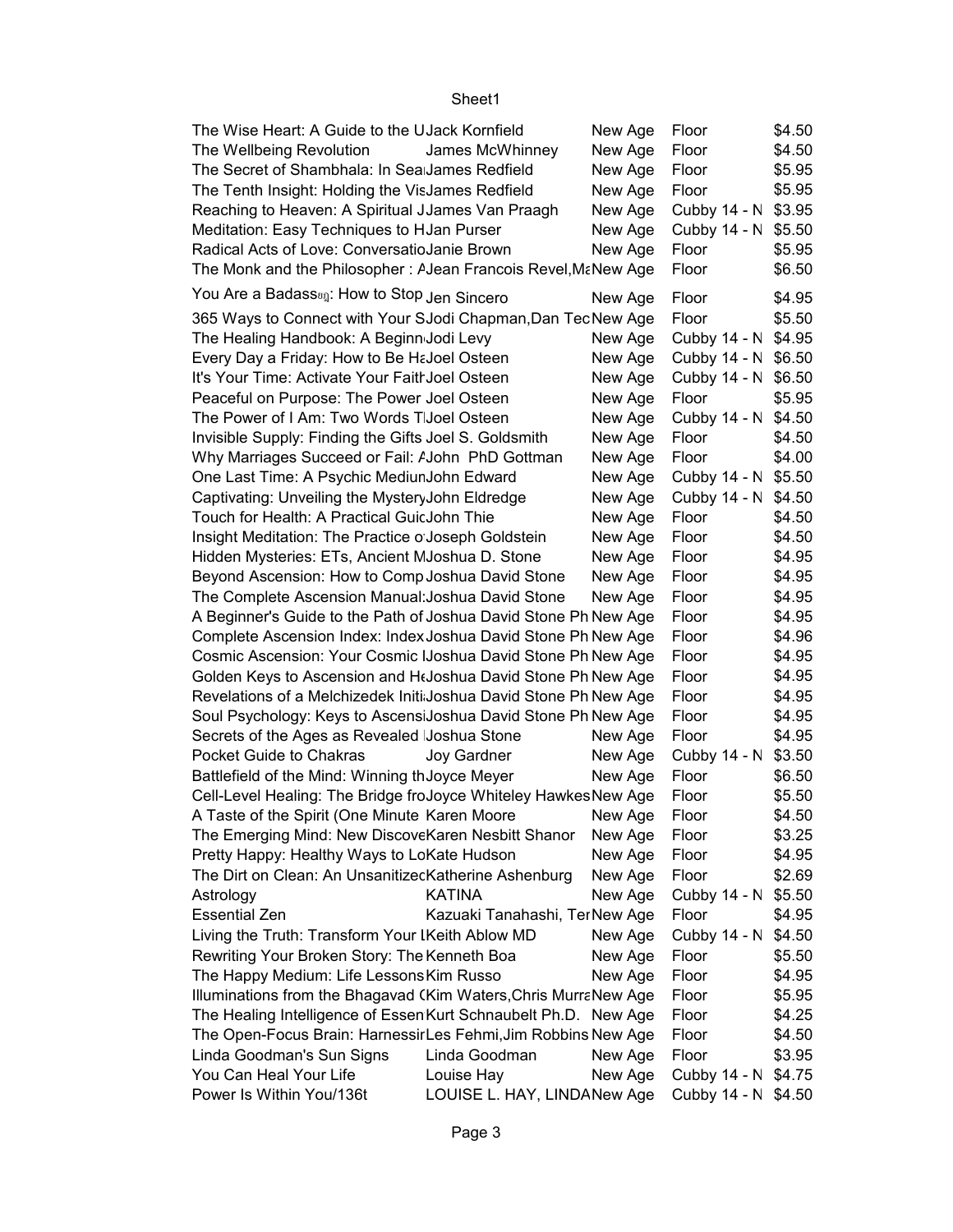| Becoming the Enchanter: A JournLyn Webster Wilde                    |                      | New Age | Cubby 14 - N \$5.95 |        |
|---------------------------------------------------------------------|----------------------|---------|---------------------|--------|
| Further Along the Road Less TravM. Scott Peck                       |                      | New Age | Floor               | \$5.95 |
| Perfect Health: The Complete MirM.D. Deepak Chopra                  |                      | New Age | Cubby 14 - N \$5.50 |        |
| Beyond Knowing: Mysteries and NM.D. Janis Amatuzio                  |                      | New Age | Floor               | \$4.50 |
| Dreamer's Dictionary                                                | Mal. Thompson        | New Age | Cubby 14 - N        | \$3.95 |
| Chi Self-Massage: The Taoist WaMantak Chia                          |                      | New Age | Floor               | \$4.50 |
| The Plausibility of Life: Resolving Marc W. Kirschner, Johr New Age |                      |         | Floor               | \$5.25 |
| 7 Syndrome Healing: SupplementMarcia Zimmerman                      |                      | New Age | Floor               | \$4.50 |
| The Bridge of Stars                                                 | Marcus Braybrooke    | New Age | Floor               | \$6.95 |
| Dance of the Spirit: The Seven St Maria Harris                      |                      | New Age | Cubby 14 - N        | \$5.50 |
| <b>Illuminated Prayers</b>                                          | Marianne Williamson  | New Age | Floor               | \$5.50 |
| The Age of Miracles: Embracing tlMarianne Williamson                |                      | New Age | Floor               | \$6.50 |
| The Healing of America                                              | Marianne Williamson  | New Age | Floor               | \$5.95 |
| Joy at Work: Organizing Your Pro Marie Kondo, Scott Son New Age     |                      |         | Customer rec \$6.50 |        |
| Change Your Questions, Change Marilee Adams                         |                      | New Age | Floor               | \$4.95 |
| Counting for Nothing: What Men \Marilyn Waring                      |                      | New Age | Floor               | \$4.50 |
| The Pregnant Virgin: A Process o Marion Woodman                     |                      | New Age | Floor               | \$3.50 |
| To Build the Life You Want, CreatMarsha Sinetar                     |                      | New Age | Floor               | \$6.50 |
| Finding Your Own North Star: Cla Martha Beck                        |                      | New Age | Floor               | \$2.23 |
| <b>Understanding Palmistry</b>                                      | Mary Anderson        | New Age | Cubby 14 - N \$4.50 |        |
| Astrology ("Australian Women's WMaryanne Blacker                    |                      | New Age | Floor               | \$3.95 |
| The Healing Art of Qi Gong: AncicMaster Hong Liu, Paul PNew Age     |                      |         | Cubby 14 - N \$5.95 |        |
| Personal Feng Shui Manual: HowMASTER LAM CHUEN, New Age             |                      |         | Floor               | \$4.95 |
| Daily Love: Growing into Grace                                      | <b>Mastin Kipp</b>   | New Age | Floor               | \$5.50 |
| Life Is Messy Journal                                               | <b>Matthew Kelly</b> | New Age | Floor               | \$4.50 |
| The Heart of a Woman                                                | Maya Angelou         | New Age | Floor               | \$4.50 |
| Called to Egypt                                                     | McLaughlin, Anne     | New Age | Floor               | \$4.95 |
| The Secret History of Consciousn Meg Blackburn Losey FNew Age       |                      |         | Floor               | \$4.95 |
| Finding Your Way Home: A Soul (Melody Beattie                       |                      | New Age | Cubby 14 - N \$5.50 |        |
| Parting Visions:: Pre-Death VisionMelvin Morse M.D.                 |                      | New Age | Floor               | \$5.25 |
| Spiritual Liberation: Fulfilling Your Michael Bernard Beckw New Age |                      |         | Cubby 14 - N        | \$6.50 |
| An Open Life: Joseph Campbell ir Michael Toms                       |                      | New Age | Floor               | \$3.50 |
| Spiritual Parenting: An Awakening Michelle Anthony                  |                      | New Age | Floor               | \$4.50 |
| Even More Notes From the Unive Mike Dooley                          |                      | New Age | Floor               | \$3.95 |
| More Notes From the Universe: LiMike Dooley                         |                      | New Age | Floor               | \$3.95 |
| Life, Money and Illusion: Living on Mike Nickerson                  |                      | New Age | Floor               | \$5.50 |
| Awakening Intuition: Using Your MMona Lisa Schulz M.D. New Age      |                      |         | Floor               | \$4.95 |
| Courageous Butterfly: A Journey tNancy Forbes                       |                      | New Age | Cubby 14 - N        | \$4.50 |
| The Book of Awesome                                                 | Neil Pasricha        | New Age | Floor               | \$5.50 |
| The Book of Awesome                                                 | Neil Pasricha        | New Age | Floor               | \$5.50 |
| The Book of Awesome: Snow DayNeil Pasricha                          |                      | New Age | Floor               | \$5.50 |
| <b>The Practical Astrologer</b>                                     | Nicholas Campion     | New Age | Cubby 14 - N        | \$5.50 |
| Fear: Understanding and AcceptirOsho                                |                      | New Age | Floor               | \$4.95 |
| Gita Darshsan                                                       | <b>OSHO</b>          |         | Floor               | \$5.50 |
|                                                                     |                      | New Age | Floor               |        |
| The Complete Dream Dictionary Pamela J. Ball                        |                      | New Age | Floor               | \$7.50 |
| The Complete Dream Dictionary Pamela J. Ball                        |                      | New Age |                     | \$7.50 |
| 30 Things Every Woman Should IPamela Redmond SatraNew Age           |                      |         | Floor               | \$6.50 |
| The Complete Book of Ghosts                                         | Paul Roland          | New Age | Floor               | \$4.95 |
| On Being: The Creator of Your DePeggy McColl                        |                      | New Age | Floor               | \$4.25 |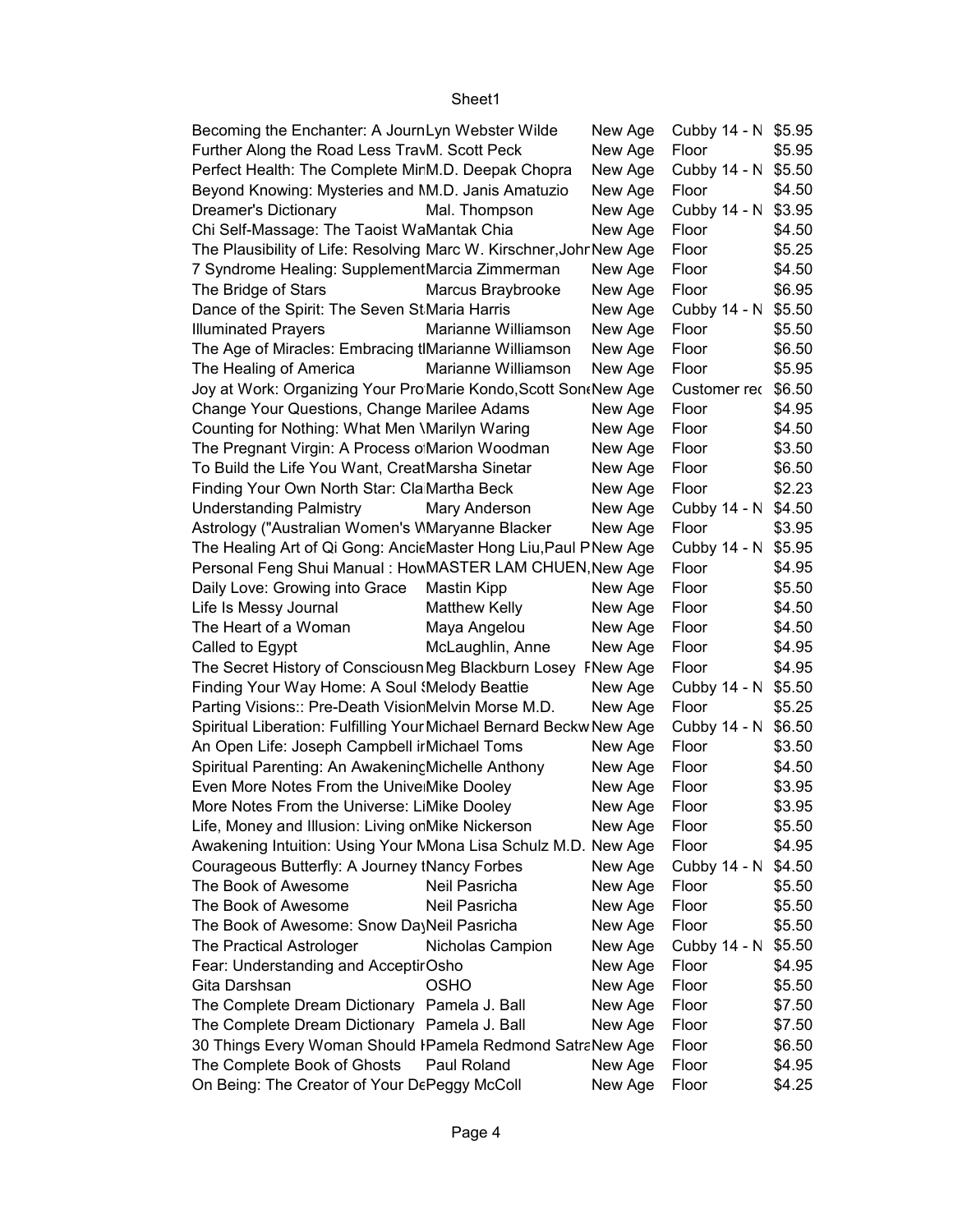|         | When Things Fall Apart: Heart AdPema Chodron                      |                | New Age | Floor               | \$4.95 |
|---------|-------------------------------------------------------------------|----------------|---------|---------------------|--------|
|         | Ancient Secret of the Fountain of Peter Kelder                    |                | New Age | Floor               | \$5.25 |
|         | Anatomy of the Spirit: The Seven Ph.D. Caroline Myss              |                | New Age | Cubby 14 - N \$6.50 |        |
|         | What Your Birthday Reveals Abou Phyllis Vega                      |                | New Age | Floor               | \$5.95 |
| ~~NEW~~ | Complete Merlin Tarot                                             | R J Stewart    | New Age | Floor               | \$3.95 |
|         | Girl, Stop Apologizing                                            | Rachel Hollis  | New Age | Customer rec \$5.95 |        |
|         | My Grandfather's Blessings: Stori Rachel Naomi Remen              |                | New Age | Floor               | \$4.95 |
|         | The Healing Power of Mudras                                       | Rajendra Menen | New Age | Floor               | \$4.50 |
|         | Fearless Living: Live Without ExciRhonda Britten                  |                | New Age | Cubby 14 - N \$4.50 |        |
|         | Quantum Touch: The Power to H <sub>f</sub> Richard Gordon         |                | New Age | Cubby 14 - N \$5.95 |        |
|         | Palm Reading for Beginners: FindRichard Webster                   |                | New Age | Cubby 14 - N \$5.95 |        |
|         | Pendulum Magic for Beginners: T Richard Webster                   |                | New Age | Cubby 14 - N \$5.50 |        |
|         | Celebration of Discipline: The patlRichard. J. Foster             |                | New Age | Floor               | \$5.96 |
|         | The Purpose Driven Life: What or RICK WARREN                      |                | New Age | Floor               | \$4.50 |
|         | The Monk Who Sold His Ferrari: / Robin Sharma                     |                | New Age | Cubby 14 - N \$4.25 |        |
|         | Box of Butterflies: Discovering the Roma Downey                   |                | New Age | Floor               | \$6.50 |
|         | Box of Butterflies: Discovering the Roma Downey                   |                | New Age | Floor               | \$4.95 |
|         | As Above So Below: Paths to SpirRonald S. Miller, The EdNew Age   |                |         | Cubby 14 - N \$6.50 |        |
|         | Feminist Thought: A More CompriRosemarie Putnam TorNew Age        |                |         | Floor               | \$4.50 |
|         | Proud Spirit: Lessons, Insights & IRosemary Altea                 |                | New Age | Cubby 14 - N \$5.50 |        |
|         | Turning the Mind Into an Ally                                     | Sakyong Mipham | New Age | Floor               | \$4.50 |
|         | Meditation for the Love of It: EnjoySally Kempton                 |                | New Age | Floor               | \$5.50 |
|         | Libra: The Art of Living Well and FSally Kirkman                  |                | New Age | Floor               | \$4.50 |
|         | 365 Meditations for Young Adults Sally Sharpe, Sally D. SINew Age |                |         | Floor               | \$5.50 |
|         | Your Mythic Journey: Finding MeaSam Keen, Anne Valley-New Age     |                |         | Floor               | \$4.95 |
|         | Grieving Mindfully: A CompassionSameet M. Kumar                   |                | New Age | Cubby 14 - N \$3.50 |        |
|         | Spiritual Growth: Being Your High Sanaya Roman                    |                | New Age | Floor               | \$4.50 |
|         | Spiritual Growth: Being Your High Sanaya Roman                    |                | New Age | Cubby 14 - N \$4.50 |        |
|         | Simple Abundance: A Daybook of Sarah Ban Breathnach New Age       |                |         | Floor               | \$5.50 |
|         | Simple Abundance: A Daybook of Sarah Ban Breathnach New Age       |                |         | Floor               | \$5.50 |
|         | Simple Abundance: A Daybook of Sarah Ban Breathnach New Age       |                |         | Floor               | \$5.50 |
|         | Simple Abundance: A Daybook of Sarah Ban Breathnach New Age       |                |         | Floor               | \$5.50 |
|         | Something More: Excavating You Sarah Ban Breathnach New Age       |                |         | Floor               | \$4.95 |
|         | Something More: Excavating You Sarah Ban Breathnach, New Age      |                |         | Cubby 14 - N \$6.50 |        |
|         | Simply Relax: The Beginner's Gui Sarah Brewer                     |                | New Age | Floor               | \$4.95 |
|         | The Warrior is Silent: Martial Arts Scott Shaw                    |                | New Age | Floor               | \$4.50 |
|         | Creative Visualization: Use the PcShakti Gawain                   |                | New Age | Cubby 14 - N \$5.50 |        |
|         | Living in the Light: A Guide To Pe Shakti Gawain                  |                | New Age | Cubby 14 - N \$3.95 |        |
|         | Reflections in the Light: Daily Tho Shakti Gawain                 |                | New Age | Cubby 14 - N \$5.50 |        |
|         | Return to the Garden: A Journey (Shakti Gawain                    |                | New Age | Floor               | \$5.95 |
|         | The Four Levels of Healing: A Gu Shakti Gawain                    |                | New Age | Cubby 14 - N \$4.50 |        |
|         | Lovingkindness: The RevolutionarSharon Salzberg                   |                | New Age | Floor               | \$5.95 |
|         | SalonOvations' Guide to Aromath Shelley Hess                      |                | New Age | Floor               | \$4.50 |
|         | Let the Numbers Guide You: The Shiv Charan Singh                  |                | New Age | Floor               | \$4.50 |
|         | The Necronomicon                                                  | Simon          | New Age | Floor               | \$3.50 |
|         | The Tibetan Book of Living and D Sogyal Rinpoche                  |                | New Age | Floor               | \$4.95 |
|         | The Art of Intuition: Cultivating Yo Sophy Burnham                |                | New Age | Floor               | \$4.95 |
|         | A Little Bit of Dreams: An IntroducStase Michaels                 |                | New Age | Floor               | \$4.50 |
|         | The Seeker's Guide to The Hidde Stephanie Taylor RaverNew Age     |                |         | Floor               | \$4.50 |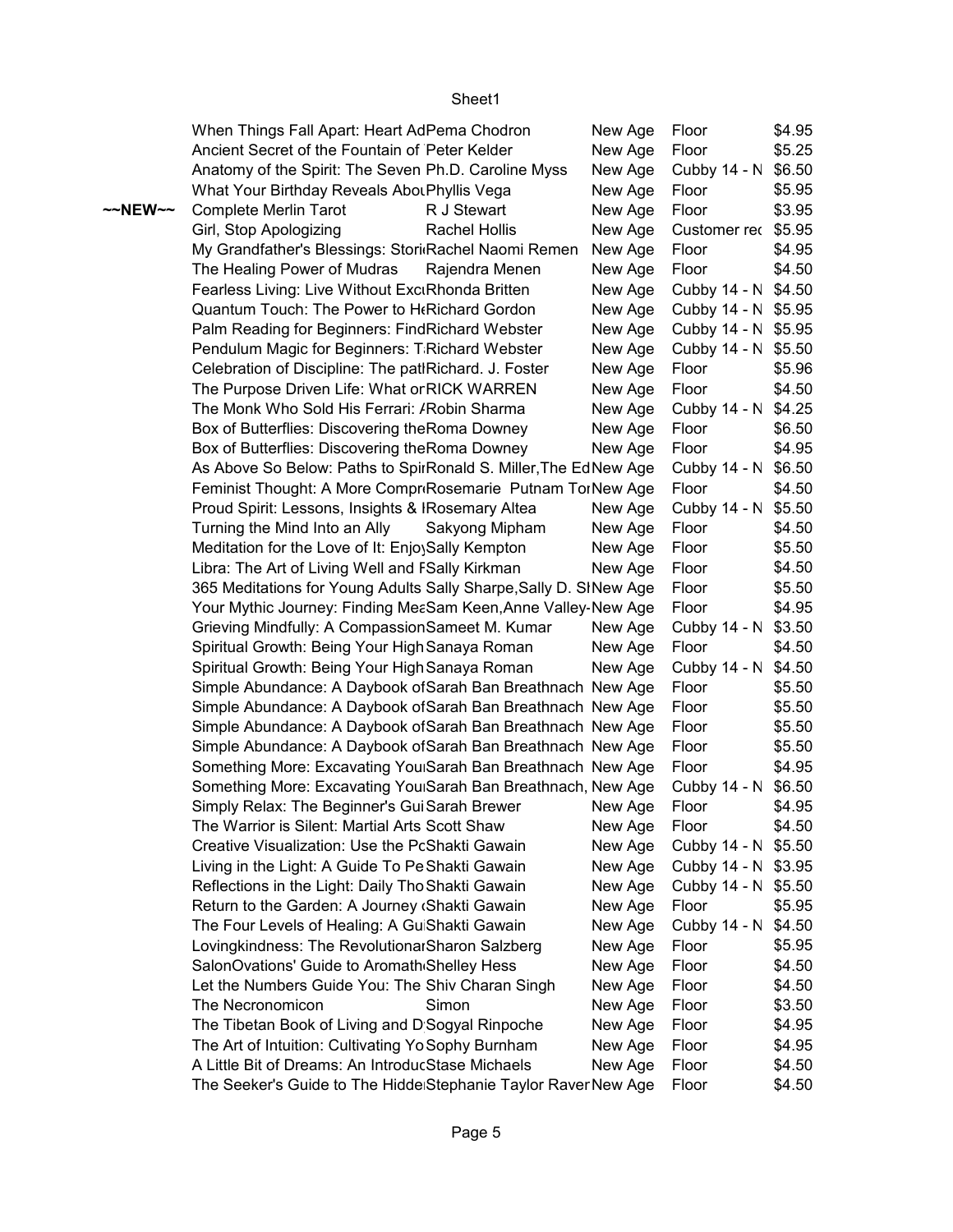|         | The Great Work of Your Life: A G Stephen Cope                     |                                 | New Age | Floor               | \$6.50 |
|---------|-------------------------------------------------------------------|---------------------------------|---------|---------------------|--------|
|         | The Courage to Be Yourself: A W Sue Patton Thoele                 |                                 | New Age | Cubby 14 - N \$4.50 |        |
|         | The Complete Encyclopedia of Ar Susan Gregg                       |                                 | New Age | Cubby 14 - N \$5.95 |        |
|         | Contacting Your Spirit Guide (BocSylvia Browne                    |                                 | New Age | Floor               | \$5.50 |
|         | Soul's Perfection: Journey of the 'Sylvia Browne                  |                                 | New Age | Cubby 14 - N \$5.95 |        |
|         | Spiritual Connections: How to Fin(Sylvia Browne                   |                                 | New Age | Floor               | \$4.50 |
|         | Blessings From the Other Side: WSylvia Browne, Lindsay New Age    |                                 |         | Cubby 14 - N \$6.50 |        |
|         | Life on the Other Side: A Psychic' Sylvia Browne, Lindsay New Age |                                 |         | Cubby 14 - N \$6.50 |        |
|         | Sylvia Browne's Book of Dreams Sylvia Browne, Lindsay New Age     |                                 |         | Floor               | \$3.95 |
|         | The Other Side and Back: A Psyc Sylvia Browne, Lindsay INew Age   |                                 |         | Floor               | \$3.95 |
|         | The Other Side and Back: A PsycSylvia Browne, Lindsay INew Age    |                                 |         | Cubby 14 - N \$3.95 |        |
|         | Visits from the Afterlife                                         | Sylvia Browne, Lindsey INew Age |         | Floor               | \$5.25 |
|         | Let It Go: Forgive So You Can Be T.D. Jakes                       |                                 | New Age | Floor               | \$4.25 |
|         | TAKE YOUR SOUL TO WORK: TTanis Helliwell                          |                                 | New Age | Floor               | \$4.50 |
|         | Emotional Alchemy: How the Min(Tara Bennett-Goleman New Age       |                                 |         | Floor               | \$4.50 |
|         | Discover Your Psychic Powers                                      | Tara Ward                       | New Age | Cubby 14 - N \$5.50 |        |
|         | The Healing Handbook                                              | <b>Tara Ward</b>                | New Age | Cubby 14 - N \$5.95 |        |
| ~~NEW~~ | How to Develop and Use Psychor Ted Andrews                        |                                 | New Age | Floor               | \$3.50 |
|         | Messengers of Light: The Angels' Terry Lynn Taylor                |                                 | New Age | Cubby 14 - N \$4.50 |        |
|         | An Open Heart: Practicing CompaThe Dalai Lama                     |                                 | New Age | Floor               | \$4.50 |
|         | An Open Heart: Practicing CompaThe Dalai Lama                     |                                 | New Age | Cubby 14 - N \$4.95 |        |
|         | Wicca for Beginners: Fundament Thea Sabin                         |                                 | New Age | Floor               | \$5.50 |
|         | The Dream Dictionary from A to ZTheresa Cheung                    |                                 | New Age | Cubby 14 - N \$4.25 |        |
|         | Peace Is Every Step: The Path of Thich Nhat Hanh                  |                                 | New Age | Floor               | \$4.50 |
|         | Peace Is Every Step: The Path of Thich Nhat Hanh                  |                                 | New Age | Floor               | \$4.50 |
|         | The Prophet's Way: Touching the Thom Hartmann                     |                                 | New Age | Cubby 14 - N \$5.50 |        |
|         | The Buddha Scroll                                                 | <b>Thomas Cleary</b>            | New Age | Floor               | \$4.95 |
|         | Emotional Intelligence 2.0                                        | Travis Bradberry, Jean CNew Age |         | Floor               | \$6.50 |
|         | Boundless Healing: Meditation ExTulku Thondup                     |                                 | New Age | Cubby 14 - N \$5.50 |        |
|         | Bamboo Shoots After the Rain: C <sub>Unknown</sub>                |                                 | New Age | Floor               | \$4.95 |
|         | Become a Better You: 7 Keys to I Unknown                          |                                 | New Age | Cubby 14 - N \$4.50 |        |
|         | Finding Joy - 75 Ways To Free Y(Unknown                           |                                 | New Age | Cubby 14 - N \$5.50 |        |
|         | Finding Joy 75 Ways to Free You Unknown                           |                                 | New Age | Floor               | \$3.95 |
|         | Mind, Body, Spirit [Paperback]                                    | Unknown                         | New Age | Cubby 14 - N \$5.95 |        |
|         | Nostradamus Encyclopaedia                                         | Unknown                         | New Age | Cubby 14 - N \$5.95 |        |
|         | The Secret                                                        | Unknown                         | New Age | Floor               | \$4.95 |
|         | The Secret                                                        | Unknown                         | New Age | Cubby 14 - N \$5.50 |        |
|         | The Way of a Pilgrim; and The PilUnknown                          |                                 | New Age | Floor               | \$4.50 |
|         | Ayurveda: The Science of Self HeVasant Lad                        |                                 | New Age | Floor               | \$4.50 |
|         | 8 Minute Meditation: Quiet Your MVictor Davich                    |                                 | New Age | Cubby 14 - N \$4.50 |        |
|         | Manifest Your Destiny: Nine SpiritWayne W Dyer                    |                                 | New Age | Cubby 14 - N \$6.95 |        |
|         | 10 Secrets for Success and Inner Wayne W. Dyer                    |                                 | New Age | Cubby 14 - N \$4.95 |        |
|         | Change Your Thoughts - Change Wayne W. Dyer                       |                                 | New Age | Cubby 14 - N \$6.50 |        |
|         | Excuses Begone!: How to ChangeWayne W. Dyer                       |                                 | New Age | Floor               | \$6.50 |
|         | Getting in the Gap: Making ConscWayne W. Dyer                     |                                 | New Age | Floor               | \$4.50 |
|         | Getting in the Gap: Making ConscWayne W. Dyer                     |                                 | New Age | Cubby 14 - N \$4.50 |        |
|         | Gifts From Eykis: A Story of Self-IWayne W. Dyer                  |                                 | New Age | Cubby 14 - N \$3.95 |        |
|         | Inspiration: Your Ultimate Calling Wayne W. Dyer                  |                                 | New Age | Cubby 14 - N \$5.50 |        |
|         | The Power of Intention                                            | Wayne W. Dyer                   | New Age | Floor               | \$4.95 |